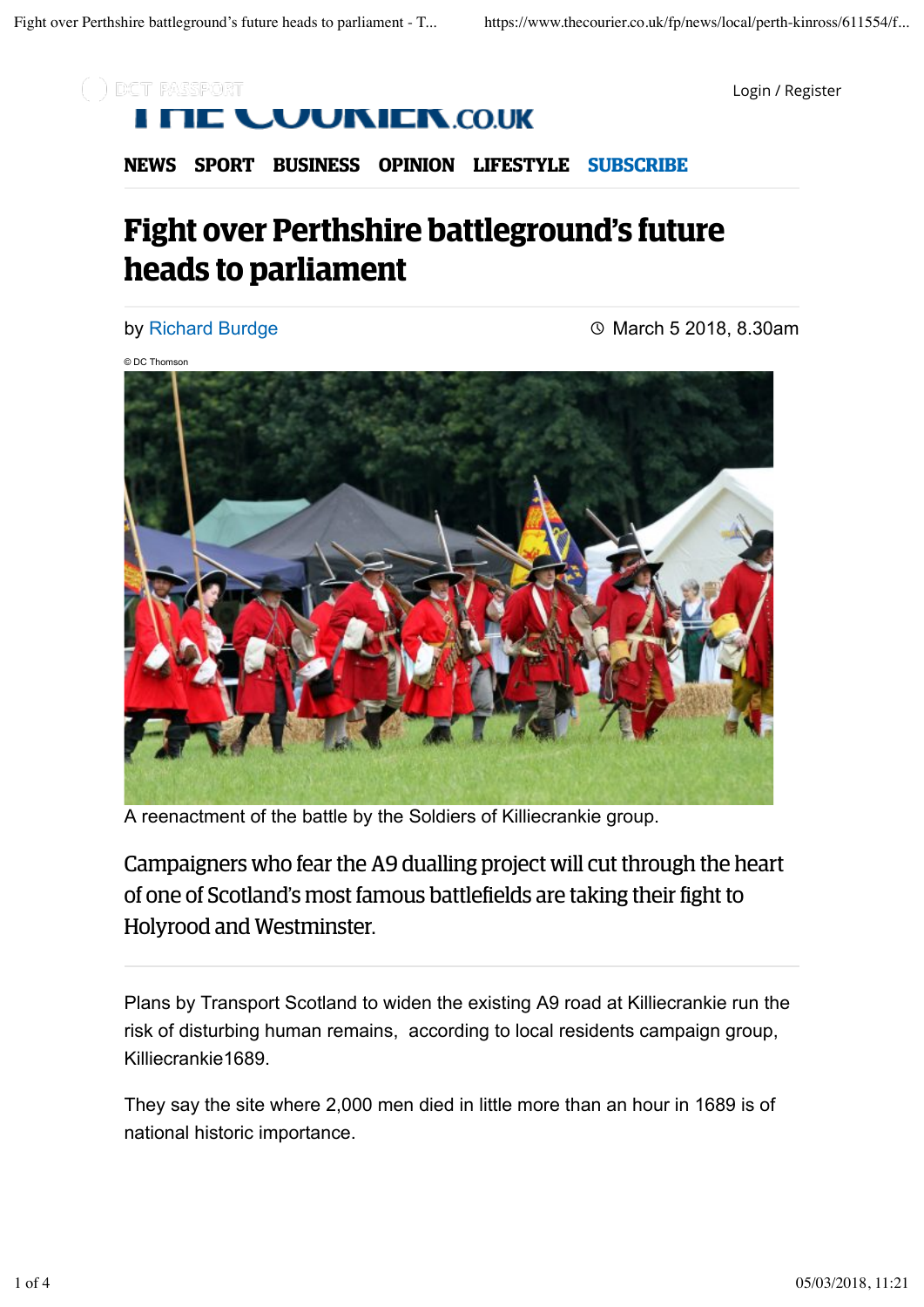) DCT PASSPORT

Login / Register



© Supplied The A9 at Killiecrankie and a field involved in the battle.

Now they want the public to request that constituency MPs and MSPs throughout the entire UK get involved.

"Heritage matters whether you live beside the A9 or at the other end of the country," say the campaigners.

Conservative MSP Murdo Fraser and SNP MP Pete Wishart have submitted motions for debate about the road plan on the battlefield in their respective parliaments.

Mr Fraser who has collected signatures from 23 fellow MSPs said: "There has already been strong support for my Holyrood motion on the proposals for A9 dualling at Killiecrankie and I am hoping for more cross-party backing so I can secure a debate in parliament on this important topic.

"This is not just an issue for Perthshire — the national importance of the Killiecrankie battle site makes this a matter for MSPs across Scotland.

"A parliamentary debate would give the opportunity for concerns to be raised direct with ministers about the damage that will be done by building the A9 extension on the current proposed route."

At Westminster, Mr Wishart, has garnered support from 14 fellow SNP MPs for his early day motion in the House of Commons.

Mr Wishart says that historic battlefield sites should be preserved and celebrated as part of national culture.